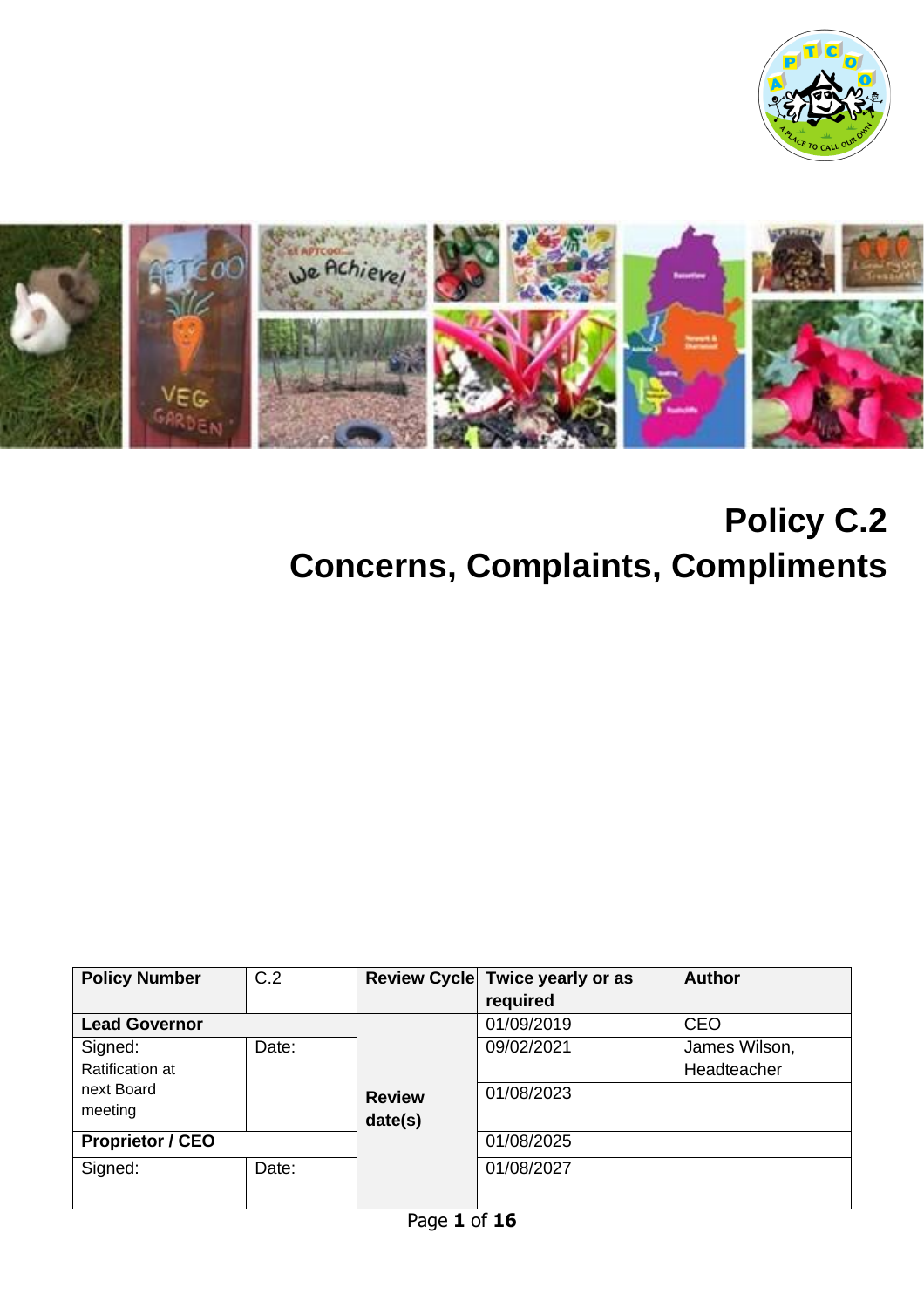## **APTCOO may also be mentioned in this Policy as the 'organisation'.**

## **1.0 Aims of the Policy**

- 1. To provide an effective means of enabling learners, their relatives or advocates, and outside agencies to raise a concern, make a complaint, make a comment or compliment about any aspect of APTCOO's service or to respond to a concern on the quality or level of service.
- 2. To ensure concerns and complaints are investigated effectively and promptly.
- 3. To seek to resolve concerns and complaints at an early stage as far as possible and where this is not possible to provide opportunity for complaints to be addressed proportionately.
- 4. To give complainants a clear response to their concerns or complaints, within the time limits given in the procedure (Appendix A).
- 5. To monitor concerns and complaints to ensure ongoing service development.

## **2.0 Concerns and Complaints**

All staff are encouraged to attempt to resolve concerns expressed directly to them, or to staff for whom they have been delegated responsibility for, and for promptly drawing the concern to a Senior Manager's attention.

Managers are responsible for ensuring 'stage one concerns' are investigated and resolved to the complainant's satisfaction. Where this is not possible they are responsible for ensuring the complainant is given information about stage two and three of APTCOO's Complaints & Concerns Procedure. They are also responsible for recording the concern and any outcome on the correct record sheet (Appendix B) and for passing on the record to the respective complaint file/s.

Guidelines to assist staff in managing a complaint are attached at Appendix C.

Appendix D is our 'Concerns and Complaints' leaflet

The Chief Executive Officer (CEO) is responsible for ensuring that Stage Two complaints are investigated and that the complainant receives a written response, within the set time limits. They will also ensure that statistics about complaints are compiled and reported to Trustees and assume responsibility for the upkeep of the Complaints file.

The CEO is responsible for ensuring that stage three complaints are investigated and that the complainant receives a written response, within the set time limits.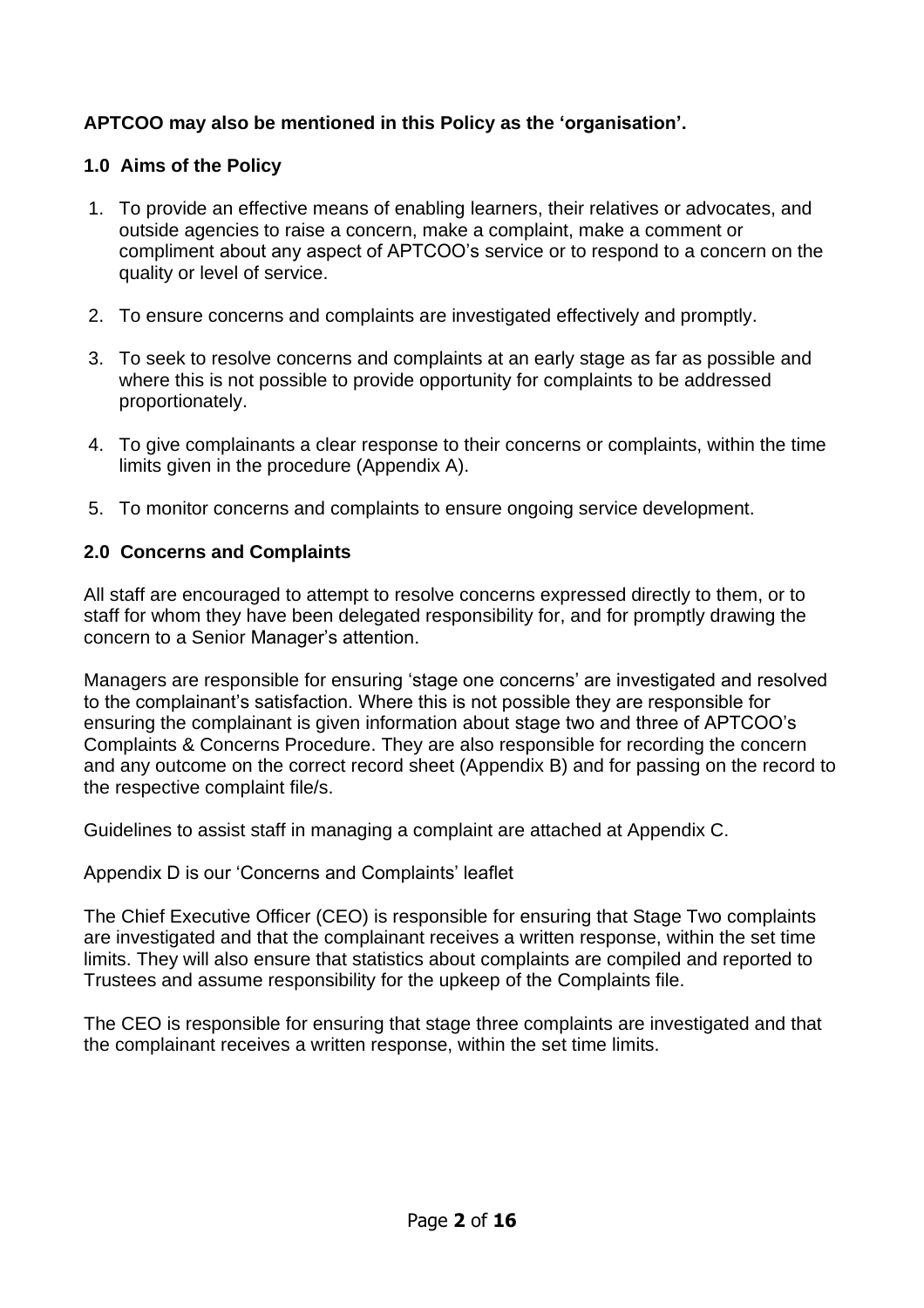## **3.0 Comments and Compliments**

Where possible staff are to make a record of comments or compliments which may help the organization to develop its service or indeed reward staff for good practice and supporting the organization towards a culture of excellence in practice.

Comments and compliments forms (Appendix E) are openly available for anyone to record their comments and compliments on any point of our service. These forms should be given to the Operations Lead for monitoring purposes.

Other staff who may receive comments or compliments can also complete Appendix E and submit this form for monitoring purposes.

## **4.0 Appendices**

Appendix A: Concerns and Complaints Procedure Appendix B: Concerns and Complaints Recording Form

- Appendix C: Guidelines to assist staff in dealing with Stage One Concerns
- Appendix D: Concerns and Complaints leaflet

Appendix E: Comments & Compliments Form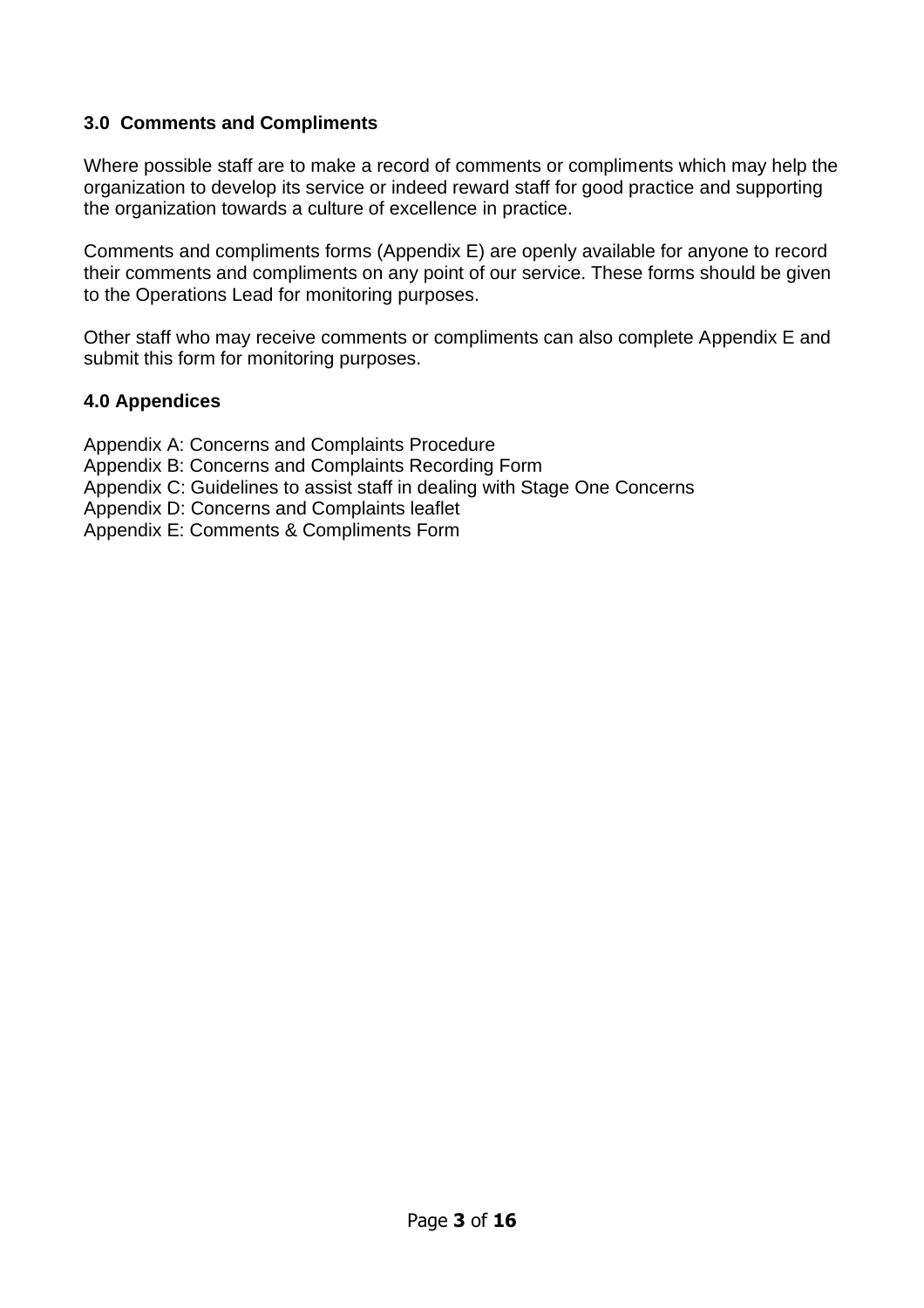## **Appendix A - Concerns and Complaints Procedure**

## **Introduction**

Many concerns and complaints result from basic misunderstandings or poor communications. Some will be unreasonable and some will have no ready solution but it is important that the complainant is given the courtesy of a clear response and explanation.

All learners are to be given access to the organisation's Concerns and Complaints Procedures on admission and it will be explained to them in a format they are able to understand. The leaflet (Annex D) can also be given to relatives, advocates and other outside agencies who may also help the learner to understand and take action using the process. This is particularly important if a learner is likely to have difficulty pursuing a complaint themselves or understanding the Concerns and Complaints procedure. Complainants can also access independent advocacy support at any point in raising a complaint or concern. This may be via an external advocate of their choice, a fellow learner or family member.

Where concern or complaints are being made by family members on behalf of the learner – the organization will work with the parents/carers to establish consent with the learner to pursue the concern or complaint.

Complainants can also take their complaints direct to outside agencies at any time or at any point in the Concerns and Complaints process. Outside agencies include bodies such as Social Services or the Local Education Authority. In many circumstances external agencies will advise the complainant to use all of the organisation's procedures before proceeding with their own investigation.

The Concerns and Complaints procedure will be prominently displayed across the organisation.

Records of all concerns and complaints will be open to internal and external inspection as required.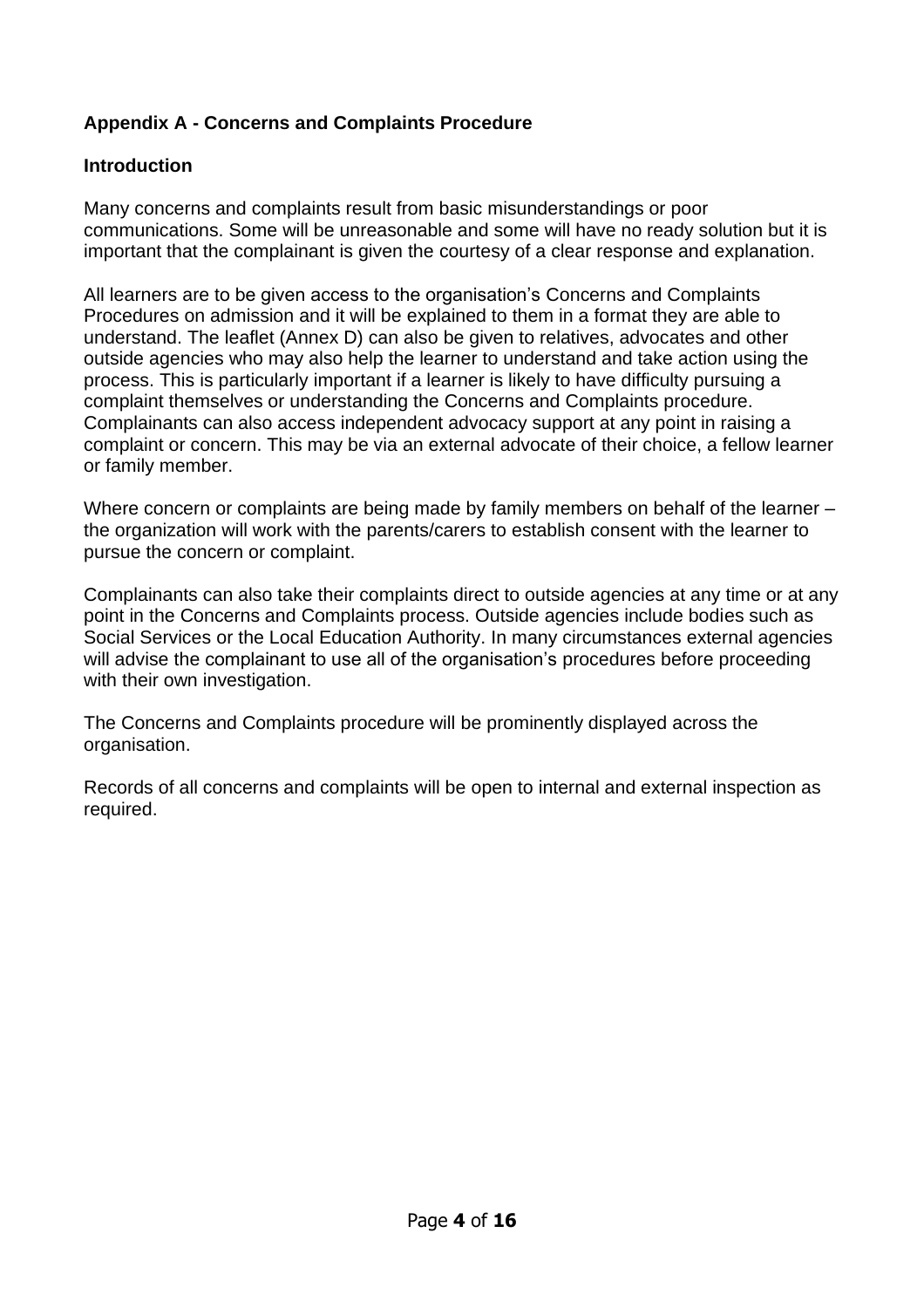## **Stage One**

This stage deals with concerns or complaints made by learners or other interested parties about issues of a day-to-day nature, which can usually be resolved relatively simply and swiftly.

The complainant and/or their relative are to be offered the opportunity to discuss the matter with a staff member/s and be provided with information on advocacy support. This will occur within seven days of receiving the complaint or concern and the staff member will promptly inform their respective Line Manager of the complaint or concern followed by the outcome. All documentation will then be handed to the Operations Lead for recording and monitoring purposes.

If the staff member dealing with the complaint or concern is unable to resolve the matter to the complainant's satisfaction, it will be referred to the CEO for investigation and resolution.

If the Manager is unable to resolve the complainant's satisfaction, they will inform the complainant about stage two of the organisation's Concerns and Complaints procedure and will also give them the information on how to contact the relevant external agencies, should they wish to make their complaint outside of the organisation.

In any case where the complainant requests legal representation or their concern or complaint is presented by a legal representative (solicitor, barrister or legal executive), the matter is to be referred to the CEO immediately.

All stage one concerns and complaints will be recorded on the complaints record sheet and kept within the central complaints file with the CEO.

## **Stage Two**

If a complaint or concern is unable to be resolved at stage one to the satisfaction of the complainant they can take the complaint or concern to stage two, by contacting either the Operations Lead who will arrange for:

An investigation to take place into the complaint or concern and they will name the person who will be undertaking that investigation.

The person investigating the complaint or concern will set a date for completion of the investigation and where appropriate arrange for an independent panel to be notified. They will have access to the learner's records and any other documentation relating to the matter.

As part of the investigation the person investigating the complaint may also:

- Read any relevant documents on the learner's records.
- Refer to any relevant Policy or Procedure.
- Interview the complainant by prior appointment, in a place convenient to the complainant. The complainant may have a relative, advocate or representative of their choice present.
- Interview any staff concerned.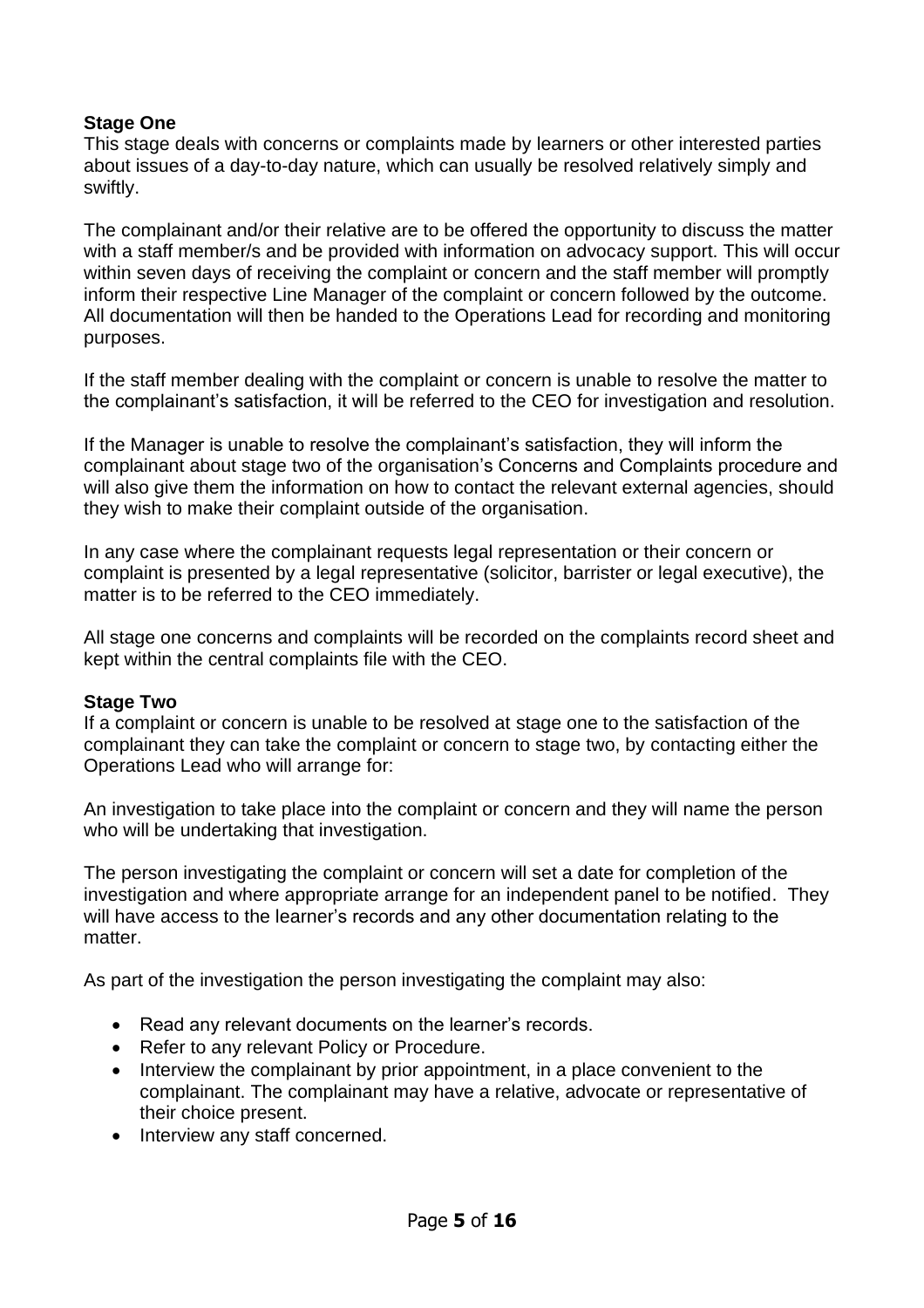The person investigating the complaint or concern will then draw together the relevant information, evaluate the complaint or concern and compile a report. This report will outline the complaint, or concern, outcome of the investigation, supporting information or documentation, recommendations and be forwarded to the Chief Executive Officer (CEO).

Within 21 calendar days of the date of the complaint or concern the Chief Executive Officer (CEO) will send a written reply to:

(a) The complainant.

(b) The complainant's representative where applicable.

(c) Any other person considered to have sufficient interest in the complaint, with the permission of the complainant or their representative.

The reply will also be filed in the Concerns and Complaints file.

In cases where the decision is wholly or partly in the complainant's favour the letter will include an apology and an explanation of how APTCOO proposes to correct matters and improve the service. The letter will also include an explanation of the right to appeal, and the appeal process (Stage Three).

In any case where it is not possible to make a full written response to a stage two complaint or concern within 21 calendar days of receipt of it, an explanation or interim response will be sent to the complainant and their representative within 21 calendar days with an indication of when a full response will be made.

## **Stage Three**

The complainant has a right to appeal if they are not satisfied **that the complaints procedure has been correctly followed**. The appeal must be made to the CEO within 21 calendar days of receipt of the letter regarding the outcome of the stage two investigation.

The CEO will arrange for an appropriate member of the Senior Team to investigate how the complaint or concern was carried out.

Where the complainant is not satisfied with the response to the complaint the CEO will make provision for a hearing before a panel appointed by or on behalf of the school and consisting of at least three people who were not directly involved in the matters detailed in the complaint.

The CEO will ensure that, where there is a panel hearing of a complaint, one panel member is independent of the management and running of the school, the CEO will allow for a parent to attend and be accompanied at a panel hearing if they wish.

The CEO will provide for the panel to make findings and recommendations and stipulates that a copy of those findings and recommendations is provided to the complainant and, where relevant, the person complained about; and available for inspection on the school premises by the proprietor and the head teacher.

The report will be submitted to the CEO who will decide the outcome of the appeal and then file the report in the Concerns and Complaints file. The CEO will write personally to those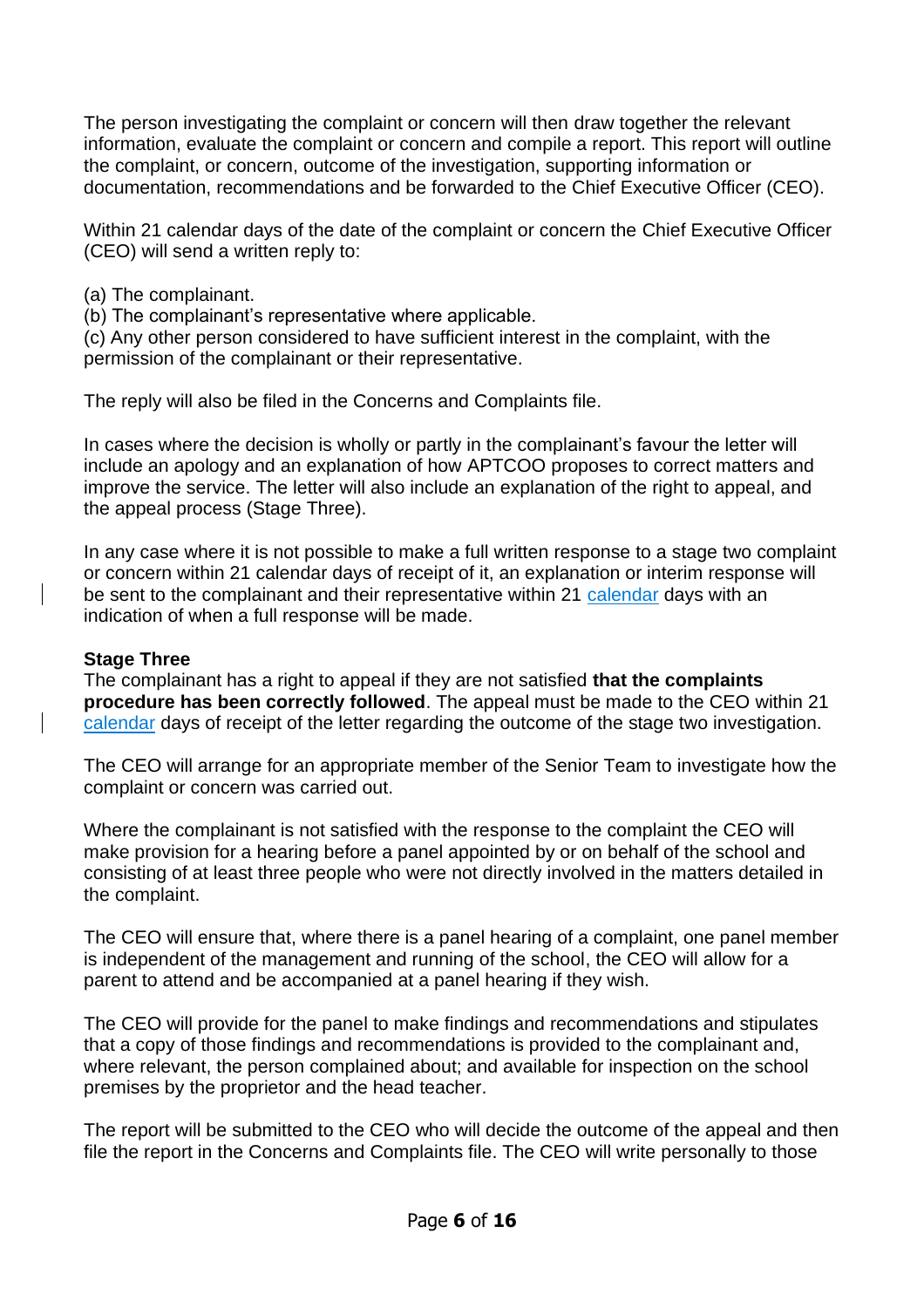documented above with the outcome of the appeal. This will be completed within 21 calendar days of receipt of the written request for an appeal.

In any case where it is not possible to make a full written response to the appeal within 21 days of receipt of it, an explanation or interim response will be sent to the complainant and their representative within 21 calendar days, with an indication of when a full response will be made.

#### **Stage Four**

#### In cases where the complainant is **not satisfied that the organisation's CEO has properly applied the organisation's complaint procedure** they can contact the Chair of

the Board of Trustees, within 21 days of receiving the letter about the outcome of Stage Three. The Chair of the Board of Trustees will then examine the handling of the complaint and write to the complainant within 21 days of the receipt of the stage four notification, giving their response following the investigation. The Chair of the Board of Trustees will also issue a 'completion of internal procedures' letter confirming that the complainant has exhausted the organisation's' internal Complaints Procedure and advising that any further request for redress will need to be made to an appropriate external agency, relevant to the nature of the complaint.

## **Vexatious Complaints**

The organisation reserves the right at any point in the Concerns and Complaints process to discharge any complaint or concern which on the balance of probability and evidence available at the time of the complaint or concern being raised appears to be false, misleading or untrue. The complainant can at any time take their complaint to an external agency and the organisation will liaise with the appropriate agency to deal with any complaint or concern it receives.

## **Complaints Statistics**

The CEO will compile statistics about Concerns and Complaints to inform the Board of Trustees when requested, minimum termly.

These statistics will include:

- 1. The number of concerns and complaints received.
- 2. The type of complaint or concern
- 3. The outcome of concerns and complaints and any action taken to remedy matters.
- 4. Profile of concerns and complaints by age, gender and ethnicity of complainant.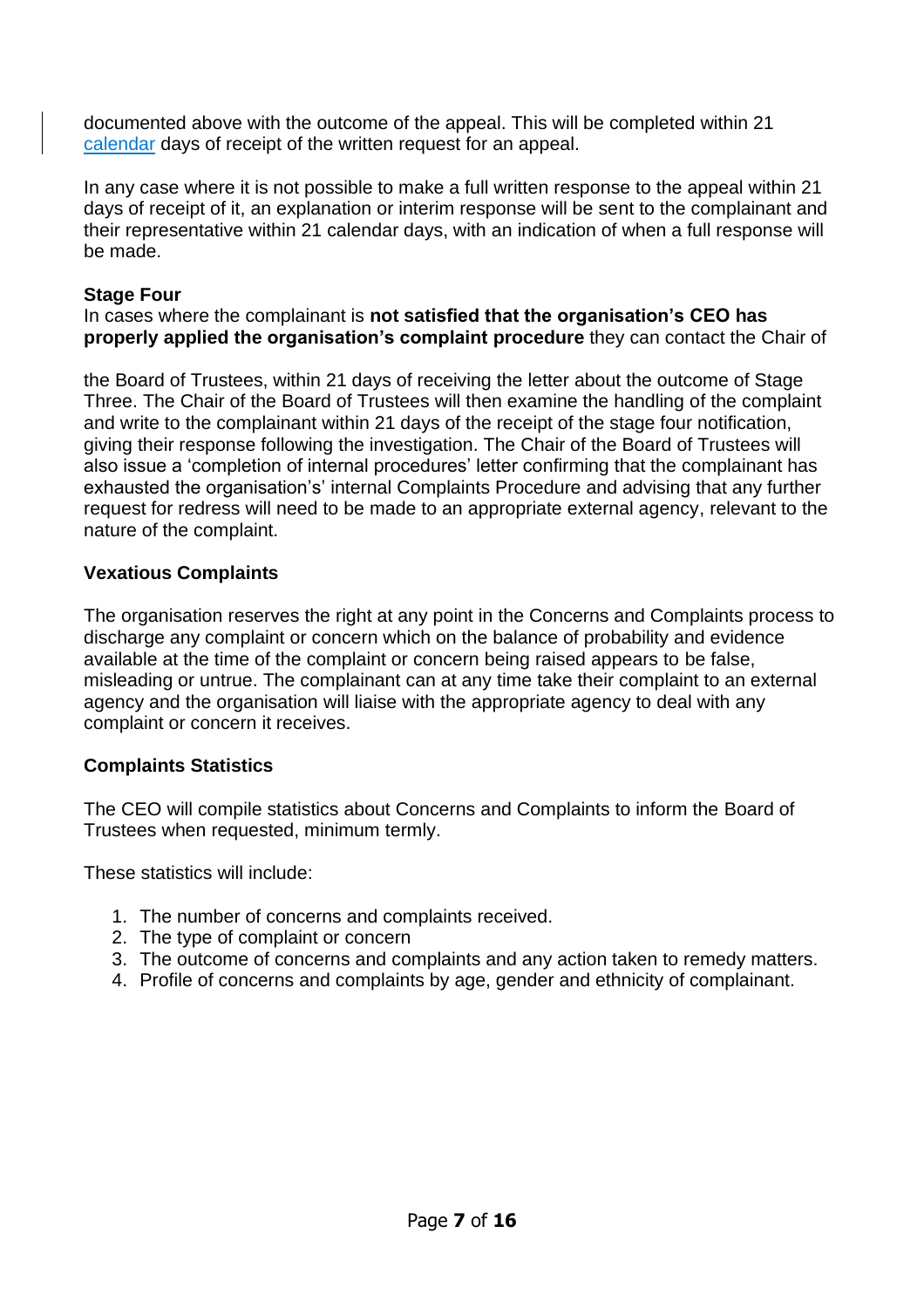# **Appendix B - APTCOO Concern or Complaint Recording Form**

| Number                                                                                                        |  |  |  |  |  |
|---------------------------------------------------------------------------------------------------------------|--|--|--|--|--|
| Stage One<br>Stage Two<br><b>Stage Three</b><br><b>Stage Four</b>                                             |  |  |  |  |  |
| Name of Complainant                                                                                           |  |  |  |  |  |
| Address                                                                                                       |  |  |  |  |  |
|                                                                                                               |  |  |  |  |  |
|                                                                                                               |  |  |  |  |  |
| Concern or complaint or reported to:<br>Date:<br>Confirm Concerns and Complaints Procedure Explained Yes / No |  |  |  |  |  |
|                                                                                                               |  |  |  |  |  |
| Details of Concern or Complaint                                                                               |  |  |  |  |  |
|                                                                                                               |  |  |  |  |  |
|                                                                                                               |  |  |  |  |  |
|                                                                                                               |  |  |  |  |  |
|                                                                                                               |  |  |  |  |  |
|                                                                                                               |  |  |  |  |  |
|                                                                                                               |  |  |  |  |  |
|                                                                                                               |  |  |  |  |  |
|                                                                                                               |  |  |  |  |  |
|                                                                                                               |  |  |  |  |  |
|                                                                                                               |  |  |  |  |  |
|                                                                                                               |  |  |  |  |  |
|                                                                                                               |  |  |  |  |  |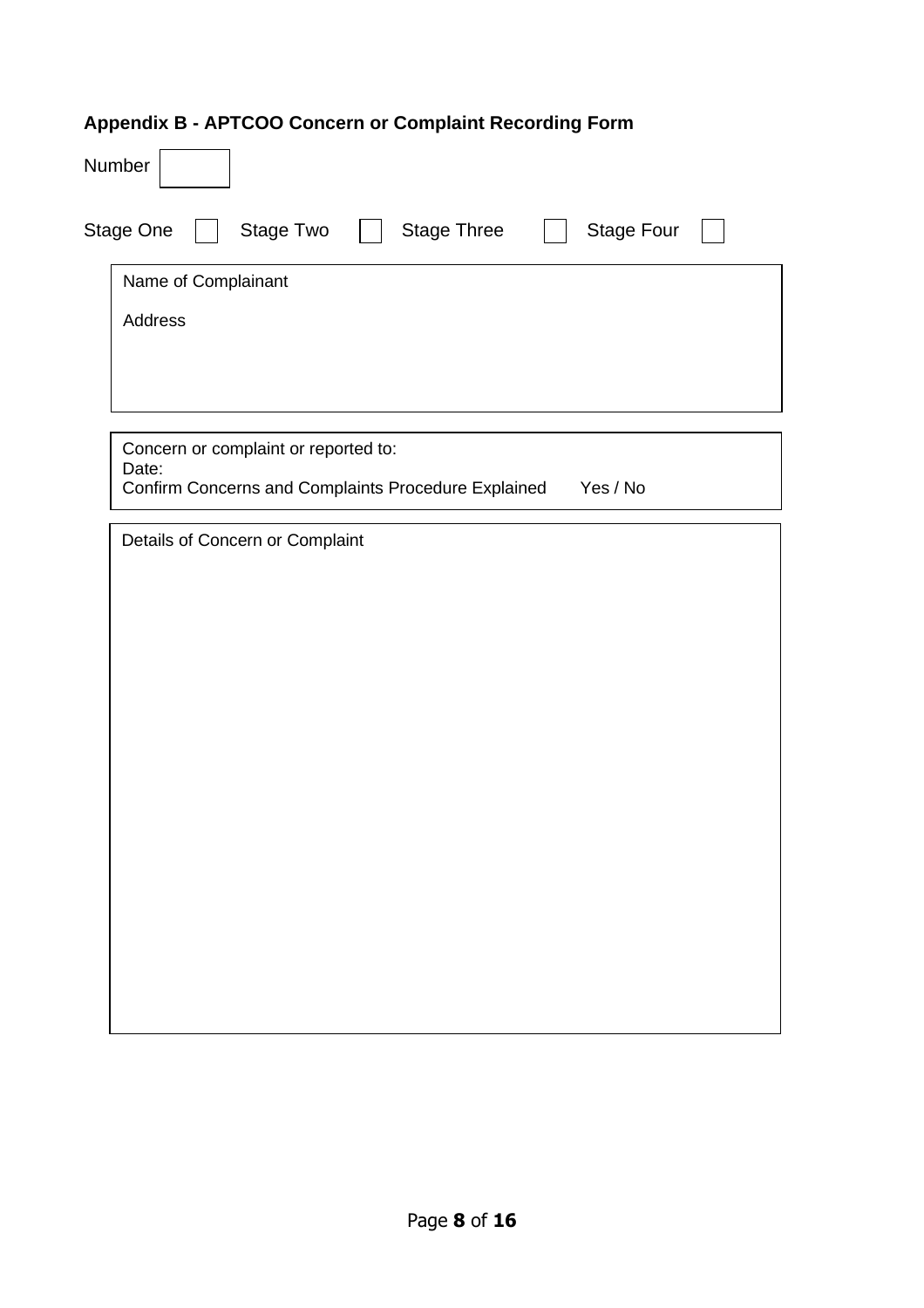|              | Investigation Carried out by                                                 |  |  |  |  |
|--------------|------------------------------------------------------------------------------|--|--|--|--|
|              | Date Carried out                                                             |  |  |  |  |
|              | Action - Outcome Taken                                                       |  |  |  |  |
|              |                                                                              |  |  |  |  |
|              |                                                                              |  |  |  |  |
|              |                                                                              |  |  |  |  |
|              |                                                                              |  |  |  |  |
|              |                                                                              |  |  |  |  |
|              | Date of Response to Complainant<br>By Whom                                   |  |  |  |  |
|              | Any Other Comments                                                           |  |  |  |  |
|              |                                                                              |  |  |  |  |
|              |                                                                              |  |  |  |  |
|              |                                                                              |  |  |  |  |
|              |                                                                              |  |  |  |  |
|              | Concern/Complaint substantiated<br>Concern/Complaint partially substantiated |  |  |  |  |
|              | $\Box$ [tick one box only]<br>Concern/Complaint not substantiated            |  |  |  |  |
|              |                                                                              |  |  |  |  |
|              | Ethnic Origin of Complainant (where known) tick as appropriate               |  |  |  |  |
| White        | Other -<br>Black-<br>Black-<br>Black -<br>Caribbean<br>African<br>Other      |  |  |  |  |
| Indian       | Nationality:<br>Pakistani<br>Bangladeshi<br>Chinese                          |  |  |  |  |
| Age range:   |                                                                              |  |  |  |  |
| $16 -$<br>21 | $51 - 60$<br>$22 - 30$<br>$31 - 40$<br>$61+$<br>$41 -$<br>50                 |  |  |  |  |
| Male         | Female                                                                       |  |  |  |  |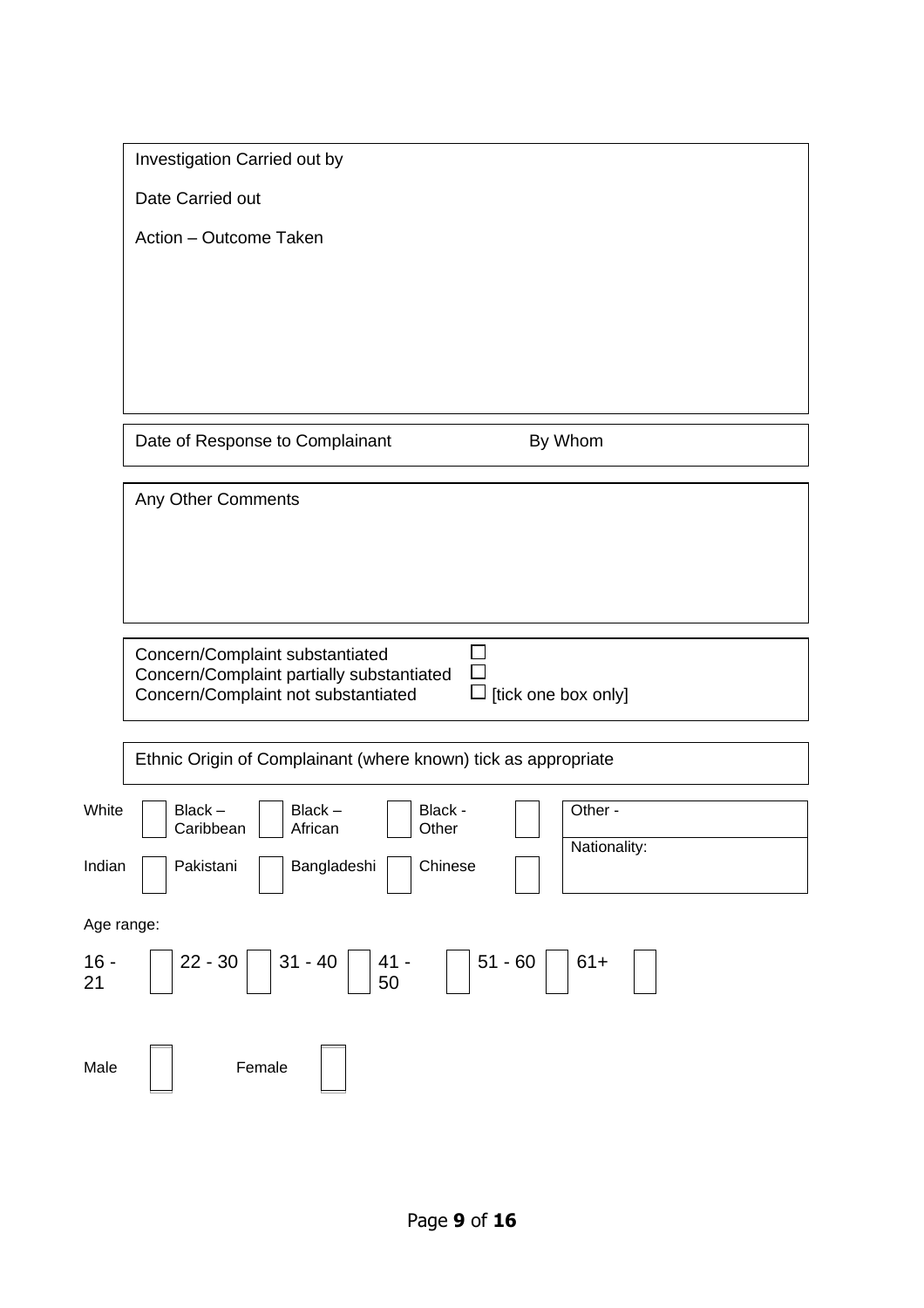## **General guidance to staff**

Concerns and complaints should not be viewed negatively, but as an opportunity to review and improve services. Staff should therefore encourage learners to make their views known.

We aim to create an atmosphere where learners, their relatives or representatives should:

- Be encouraged to feel that concerns, complaints, comments, compliments and suggestions are all welcome.
- Know that they have a right to express a concern or make a complaint and that it will be taken seriously and treated with respect.
- Believe that concerns and complaints will lead to positive action and that change and improvements will take place as a result.
- Be able to raise a concern or make a complaint or in a straightforward way to an easily accessible staff member.

#### **What is a concern?**

We seek to encourage learners, their relatives or representatives to express any issues connected with APTCOO, which are of concern to them directly, to staff members. At stage one of the process the person expressing their concern might use the term "complain" or "complaint" but staff should still seek an informal resolution perhaps by giving better or more timely information or by a simple operational response.

## **What is a complaint?**

APTCOO's Concerns, Complaints, Comments and Compliments procedure shows that if a concern cannot be resolved to the person's satisfaction it could progress to stage 2 at their request. If the member of staff dealing with a concern believes it warrants more formal investigation then they should seek advice from the Operations Lead who can progress an issue to stage 2. If the concern/complaint issue is about, or directly involves the Operations Lead, then the CEO should be approached.

#### **Is there a safeguarding issue?**

When receiving either a verbal or written concern or complaint consideration you must consider whether this could be a safeguarding issue.

If there is any indication that the complaint or concern may be a safeguarding issue then the staff member must immediately inform the Designated Safeguarding Person (DSP) and follow the:

• Safeguarding Children and Young People Policy (S.1)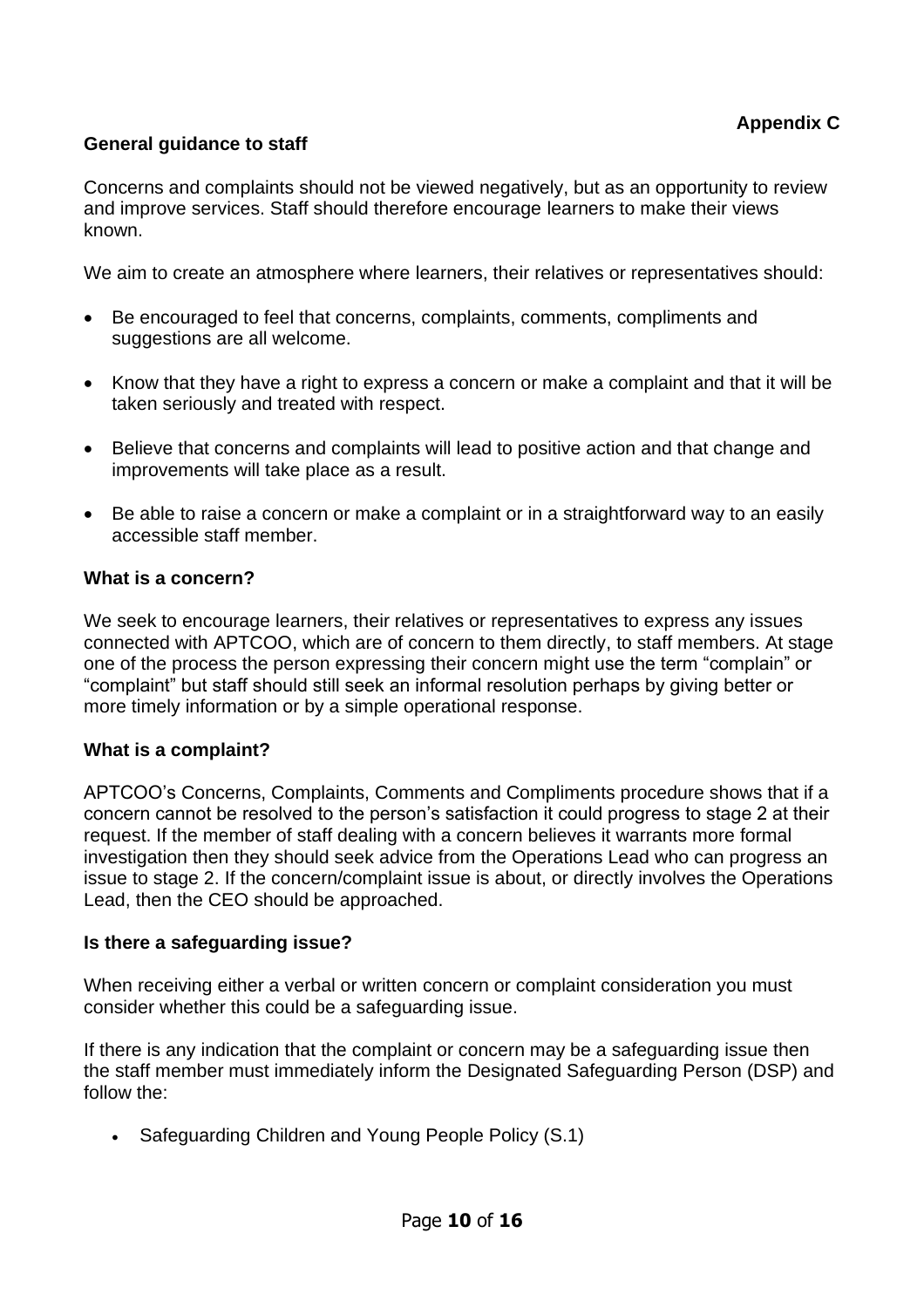## **A concern or complaint could be about …**

The following list gives some indications of possible sources of complaint

- Quality of Education.
- The Quality of Learning Support.
- The environment and facilities.
- The actions of a specific staff member.
- The actions of another learner.

## **Suggestions for dealing with a concern or complaint**

- Listen, be courteous and calm.
- Accept the person's right to complain or raise a concern.
- Clarify exactly what the concern or complaint is and remember to record this on the Record Sheet (Appendix B).
- Explain any relevant Policy and information to the person.
- Explain what is, and what is not, in your power to do.
- Explain exactly what you are going to do about the complaint or concern and whom you are going to inform.
- If you are not sure how to proceed, seek guidance from a senior member of staff and inform the complainant that you are going to do this and then come back to them.
- Explain that you will be recording the concern or complaint in the Complaints File.
- Be positive; try to resolve the concern or complaint if you can.
- Always inform a senior manager about any concerns and complaints you receive, even if you resolve them.
- If the complaint or concern is about another staff member **always** seek guidance from a senior manager immediately.

## **Things to avoid when dealing with a concern or complaint**

- Take the complaint or concern personally
- Let your response to the concern or complaint become a further cause of complaint.

Remember your first response to a concern or complaint will have critical impact on the final outcome.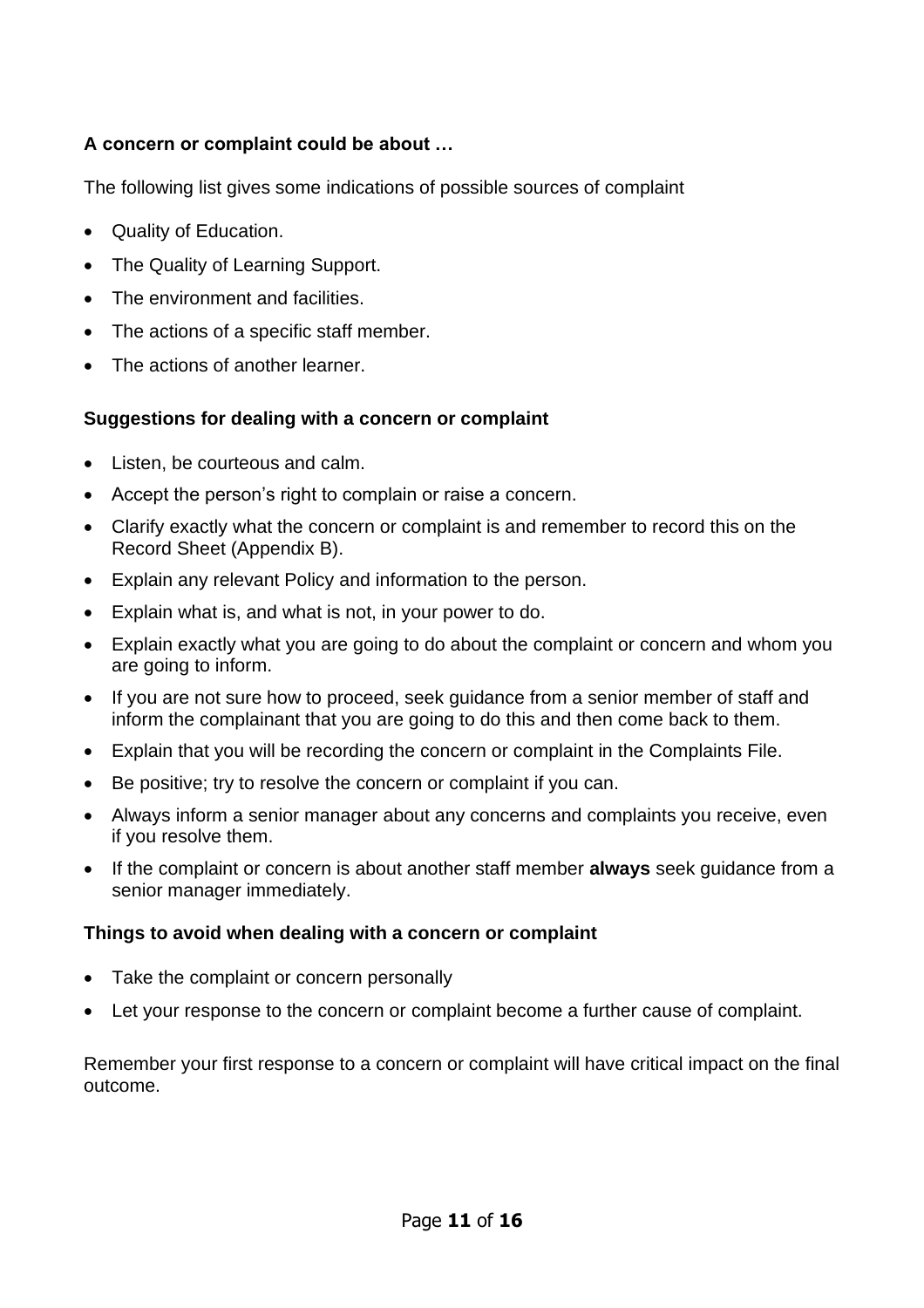## **APTCOO and you**

APTCOO aims to provide high quality services. We therefore want to know when there is a problem.

Having your views helps us to ensure that we continue to improve our services in line with what you want and expect.

APTCOO's Concerns, Complaints, Compliments Policy is available to you or your representative for detailed guidance. This leaflet explains, in brief, the stages you should follow in order that your complaint is dealt with properly.

## **Stage One**

If something has gone wrong, you have a complaint or you have concerns, we will try to resolve them as quickly as possible. Please discuss initially with a member of staff. They will try to correct the problem or ask another member of staff to help you to solve the problem. We hope that most problems can be dealt with quickly this way.

## **Stage Two**

If you are not happy with the resolution at Stage One, you can contact the Operations Lead who will arrange to investigate your complaint and write to you about the outcome. A written response will be made within 21 days, but occasionally some issues may take longer to resolve.

## **Stage Three**

Usually most difficulties will be resolved by now. If, however, you do not feel that the complaints policy and procedure have been correctly followed in regard to your complaint or concern then you have the right to contact the CEO and request an investigation into these matters. You must do this within 21 days of receiving the letter about the outcome of Stage Two above. The CEO will appoint a Senior Manager to take a look at the how the complaint or concern was handled and write to you with the outcome of this investigation within 21 days.

## **Stage Four**

If following feedback from APTCOO's CEO, you still feel that your complaint or concern was not handled properly you can contact the Chair of Board Trustees. You must do this within 21 days of receiving the letter about the outcome of Stage Three. The Chair of Board Trustees will then take a further objective look at the handling of the complaint or concern, with reference to the organisation's policies and procedures and write to you within 21 days with the outcome of this investigation.

The Chair of Board Trustees will also issue a 'completion of internal procedures' letter confirming that the complainant has exhausted the organisation's internal Complaints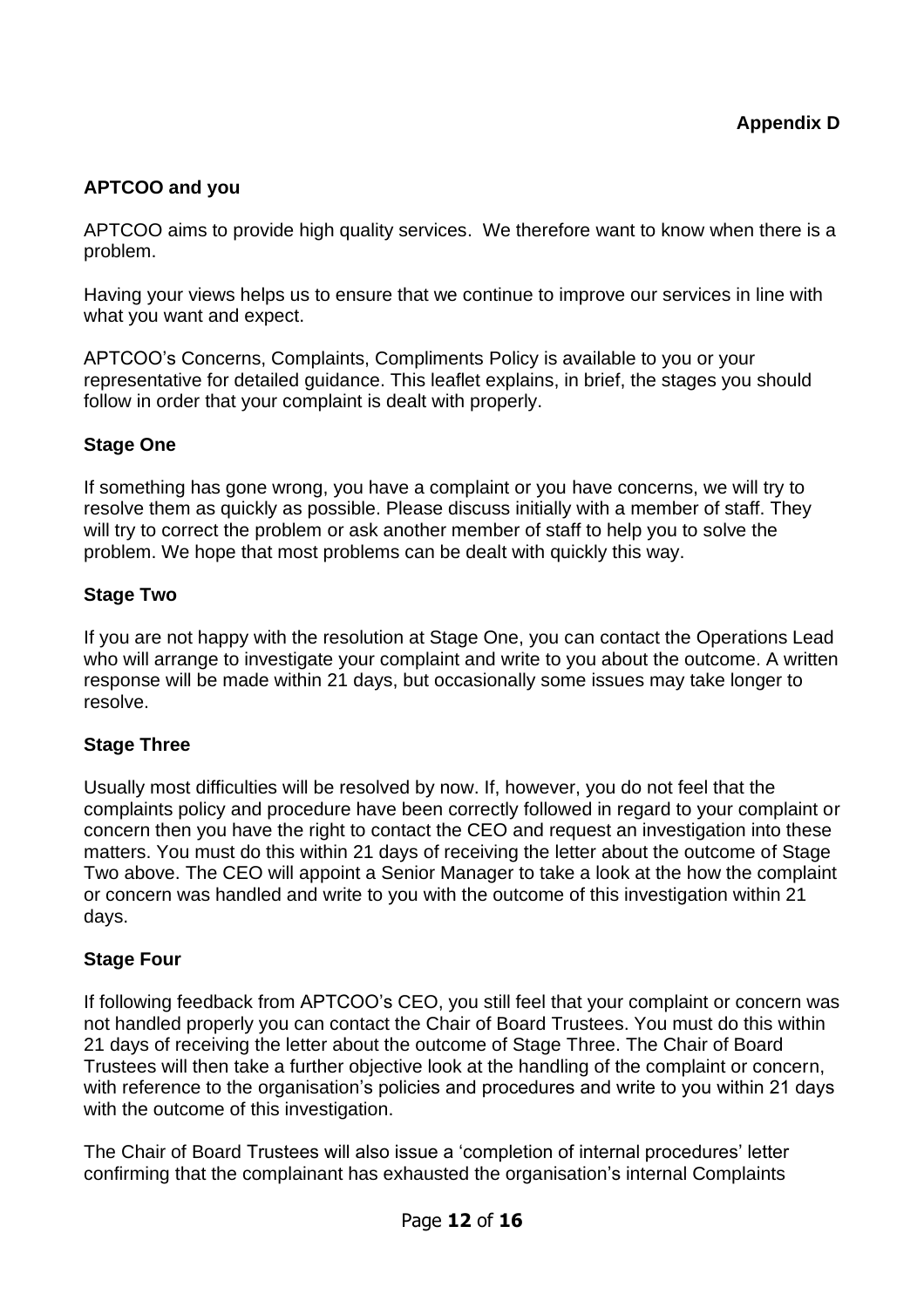Procedure and advising that any further request for redress will need to be made to an appropriate external agency.

## **False Complaints**

The organisation reserves the right at any point in the Concerns and Complaints process to discharge any complaint or concern which on the balance of probability and evidence available at the time of the complaint or concern being raised appears to be false, misleading or untrue. The complainant can at any time take their complaint to an external agency and the organisation will liaise with the appropriate agency to deal with any complaint or concern it receives.

## **What to do if you need help to make a complaint**

A friend, relative, professional person and/or a member of staff may be able to support you in making a complaint they can also come with you to your meeting with staff.

If you are unable to resolve your difficulties through this procedure or you do not want to approach APTCOO staff, you may wish to contact an external agency for support.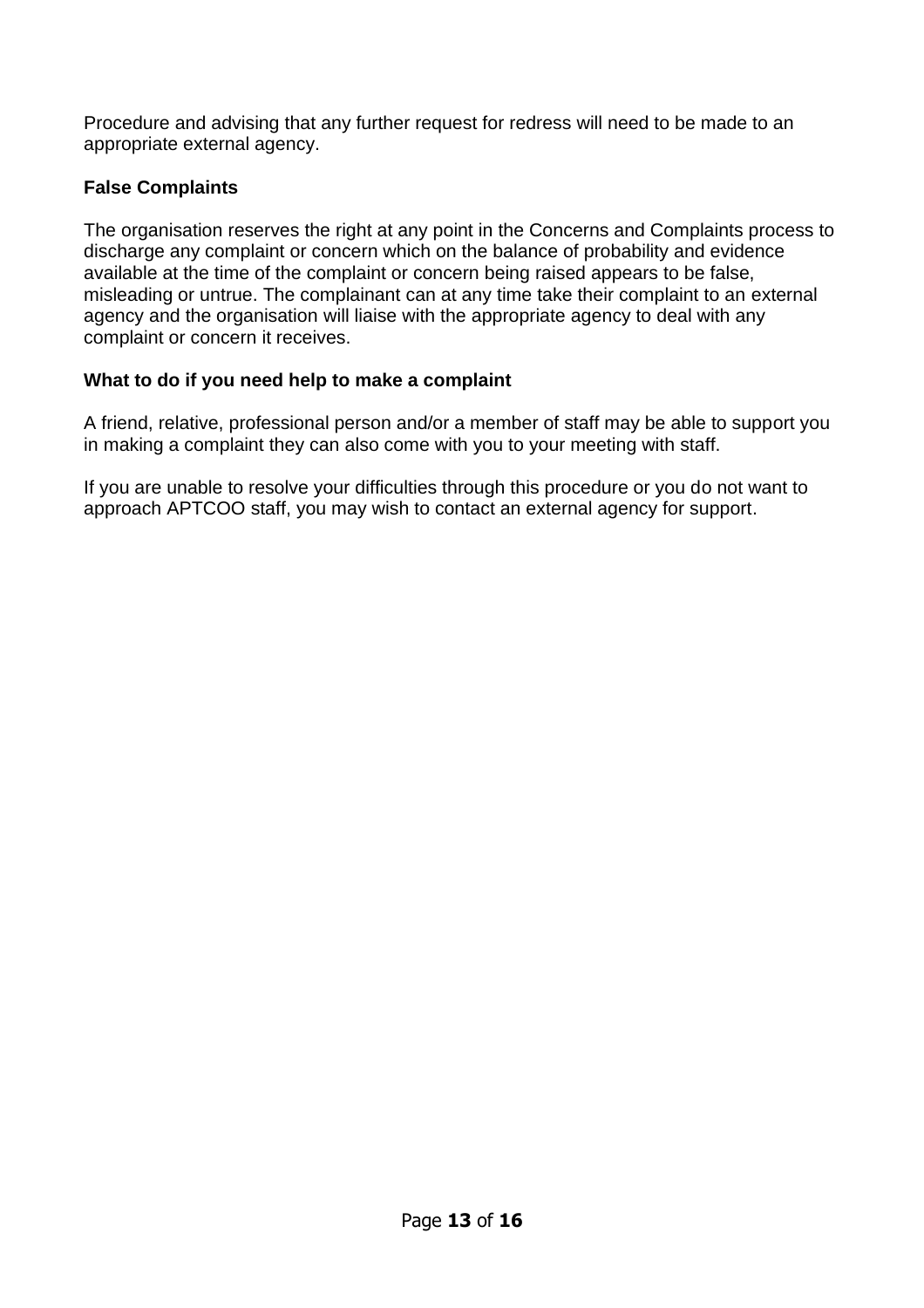#### **Compliments and Comments** - **Please tell us what you think...**

We welcome and value your comments or compliments about our services and our employees.

APTCOO would like to hear from you if:

- 1. You feel that you have received a good service from us, or there is one particular part of the service that you like,
- 2. You would like to suggest ways in which we can improve our service,
- 3. You are particularly happy with the way a member of staff assisted you, or with a service you have received,

If you give us your comments on our services, we will try to provide you with a response within 10 working days if you request one. If your comments are about a complex matter, we may need to extend this deadline but should this be the case we will discuss this with you.

#### **Tick the box and tell us how to contact you, if you would like a reply from APTCOO**   $\Box$

| Mr Mrs Ms Dr etc              |  |
|-------------------------------|--|
| Address                       |  |
|                               |  |
|                               |  |
|                               |  |
|                               |  |
|                               |  |
| Telephone                     |  |
| Email                         |  |
| <b>Comments / Compliments</b> |  |
|                               |  |
|                               |  |
|                               |  |
|                               |  |
|                               |  |
|                               |  |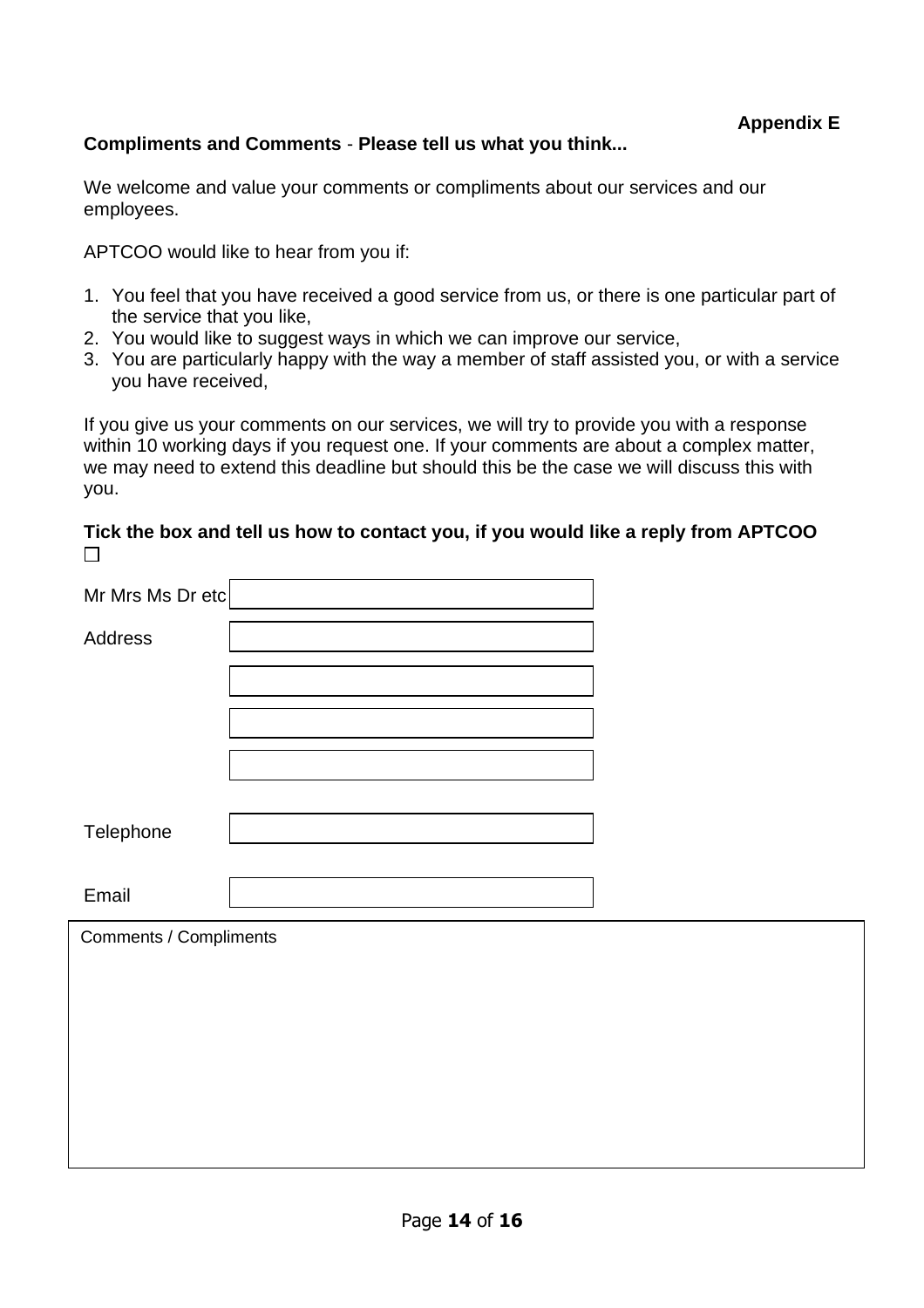## **Policy: C.2 Concerns, Complaints, Compliments**

## **RECORD OF CHANGES**

| <b>DATE</b> | <b>AUTHOR</b> | <b>PROCEDURE</b> | <b>DETAILS OF CHANGE</b> |
|-------------|---------------|------------------|--------------------------|
|             |               |                  |                          |
|             |               |                  |                          |
|             |               |                  |                          |
|             |               |                  |                          |
|             |               |                  |                          |
|             |               |                  |                          |
|             |               |                  |                          |
|             |               |                  |                          |
|             |               |                  |                          |
|             |               |                  |                          |
|             |               |                  |                          |
|             |               |                  |                          |